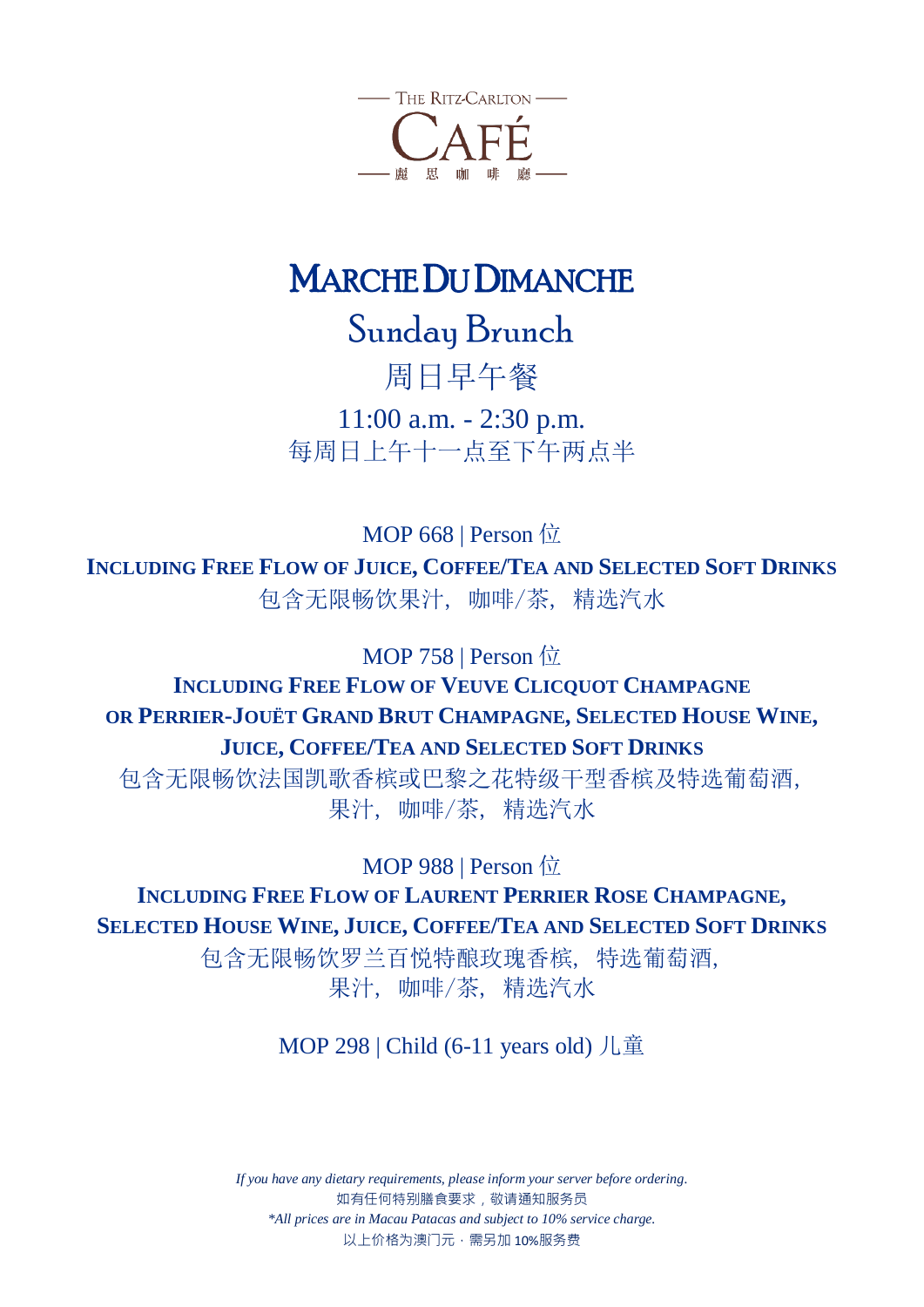# CAFÉ BRUNCH MENU

## *Salads, Sandwiches, Mezza & Breads* 沙律及面包

Chick Pea Salad, Beetroot Salad, Octopus Salad, Quinoa Salad 鹰嘴豆沙律,甜菜根沙律,八爪鱼沙律,藜麦沙律 Salami Antipasto Salad, Tuna Pasta Salad, Grilled Vegetable Salad 意式萨拉米沙拉律,金枪鱼意面沙律,烤时蔬沙律 Lox Bagel Sandwich, Roasted Beef Sandwich, Turkey Sandwich 熏鲑鱼贝果三明治,烤牛肉三明治,火鸡三明治 Luxury Cridite, Hummus, Moutabel, Tzatziki 法式蔬菜拼盘,鹰嘴豆泥,中东茄子泥 ,青瓜酸乳酪酱 Artisanal Bread Basket and Butter 手作面包及黄油

#### *Cheese and Charcuterie* 芝士及冷切肉

Mimolette, Brie, Tete de Moine, Fourme d'Ambert, Chevre 米莫雷特干酪, 布里芝士, 泰德莫尼芝士, 佛姆德阿姆博特芝士, 山羊乳酪 Grapes, Dried Fruit, Honey 葡萄, 水果干, 蜜糖 Assorted Compotes 精选果酱 Chorizo, Salami, Mortadella 西班牙香肠, 萨拉米, 意大利烟熏肠 Saucisson, Coppa, Smoked Salmon 法式香肠, 意式干脖肉, 烟熏三文鱼 Pickles, Assorted Mustards, Lemons, Capers 腌菜, 什锦芥末, 柠檬, 酸豆 Artichokes, Sun Dried Tomatoes, Jalapeños, Pickled Vegetables 洋蓟,风干番茄,青椒,腌时蔬 Assorted Olives, Marinated Peppers 什锦橄榄, 腌辣椒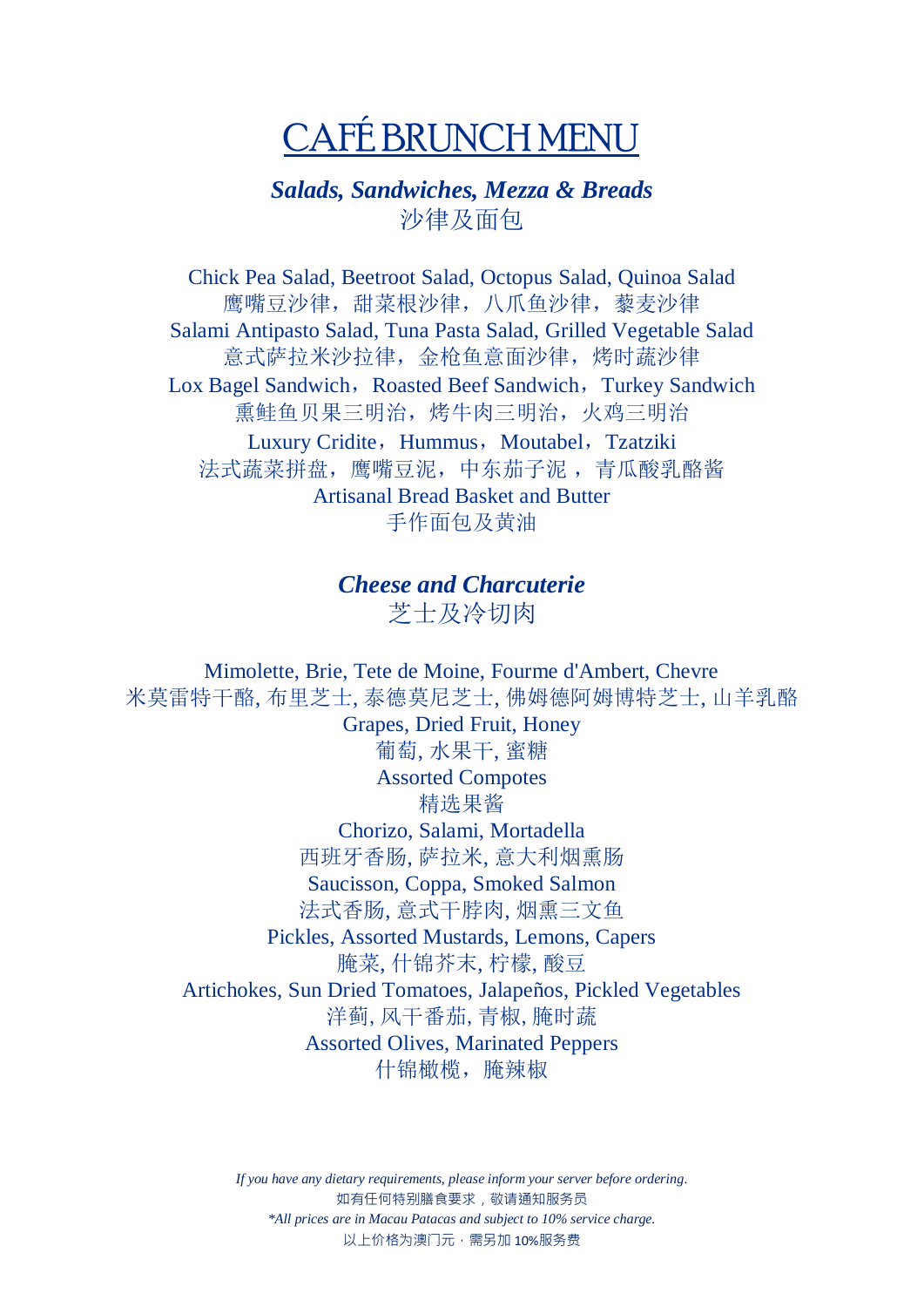## *Carving*

现切肉类

#### U.S. Black Angus Rib Roast *Truffle Jus, Demi-Glace* 美国黑安格斯牛肋扒配松露汁及多蜜酱汁 Lamb Rack *Mint Jus, Rosemary Demi* 烤羊架配薄荷酱及迷迭香酱汁

*Chilled Seafood* 冰镇海鲜

Jumbo Prawns, Oysters, New Zealand Mussels, Clam 帝王蟹腿,大虾,法国生蚝两款,新西兰青口,蛤蜊 Traditional Condiments 传统调味料

> **Hot Seafood** 熟食海鲜

Herb Roasted Lobster *Herb Butter, Béarnaise, Smoked Salt* 香草烤龙虾配香草黄油及蛋黄酱 Seared Chili Lobster *Sweet Chili, Sriracha Mayo, Sambal* 香煎辣味龙虾配甜辣酱,是拉差蛋黄酱及辣椒酱 Grilled Garlic Lobster *Garlic Butter, Garlic Aioli, Garlic Purée* 烤蒜香龙虾配蒜香黄油及蒜香蛋黄酱 Baked Oyster *Kilpatrick, Rockefeller*

*Chopped Bacon, Worcestershire Aoli* 腌肉焗生蚝,菠菜芝士焗配培根粒及黑醋蛋黄酱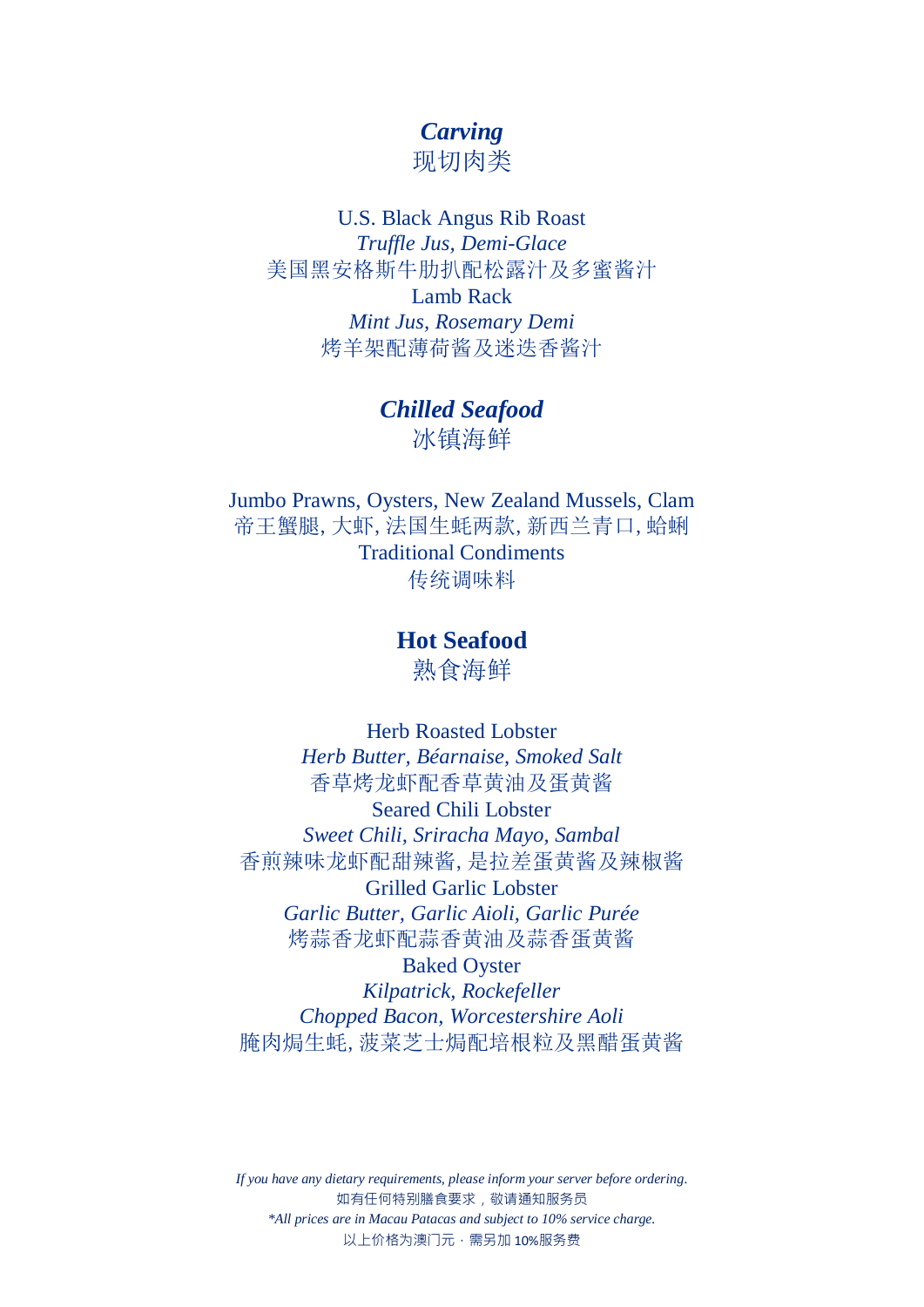## *Specialty Station* 丽思特色

Chicken Fricasse 法式奶油炖鸡 Roasted Seabass *Marinated Concasse, Pickled Cucumber, Spicy Sauce* 香烤鲈鱼配腌番茄酱,腌黄瓜,辣酱

> *Soup and Sides* 例汤及配菜

Soup du Jour *Baguette Crostini* 当日例汤配法棍面包 Truffle Mash Potato, Wild Mushrooms *Herb Oil, Roasted Garlic* 松露土豆泥,炒蘑菇配香草油及烤大蒜 Sautéed Asparagus *Parmesan, Fresh Herbs, Sea Salt* 炒芦笋配帕马森芝士,香草及海盐

> *Chinese Specialty* 中式特色

Sweet and Sour Chicken 糖醋鸡 Typhoon Spicy Prawns 避风塘香辣虾 Fried Pineapple Rice 菠萝炒饭 Steamed Vegetables 碧绿时蔬 Pork Bone Soup, Goji Berry, Walnut 核桃枸杞猪骨汤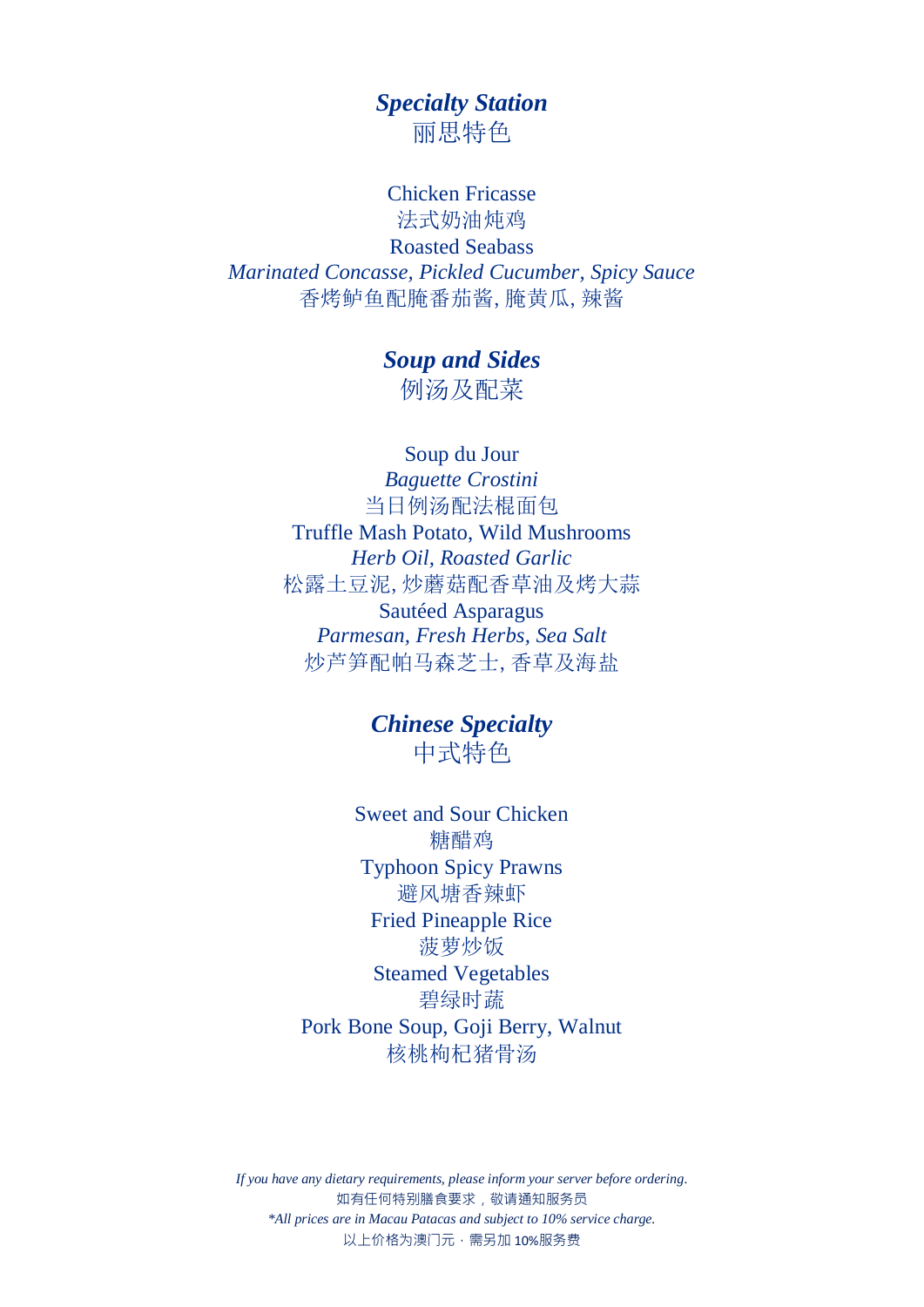## *Live Station Chinese BBQ*

现场烹制区

Char Siew 蜜汁叉烧 Crispy Chicken 脆皮鸡

#### *Dessert*

甜品

Baba Bouchon Fruits Nage 果酱巴巴 Floating Island Cream Anglaise 漂浮之岛 Dark Chocolate Mousse 黑巧克力慕斯 Coffee Bavarios 咖啡巴伐露 Mix Fruits Feuillade 杂果千层酥 Peach Feuillade 蜜桃千层酥 Classic Lemon Meringue Tart 柠檬挞 Apple Tatin 苹果挞 Pecan Pie 核桃派 Raspberry Cake 覆盆子蛋糕 Lychee Rose Cake 荔枝玫瑰蛋糕 Caramel Choux 焦糖泡芙 Mango Cream Cake 芒果奶油蛋糕 Forest Noire 黑森林蛋糕